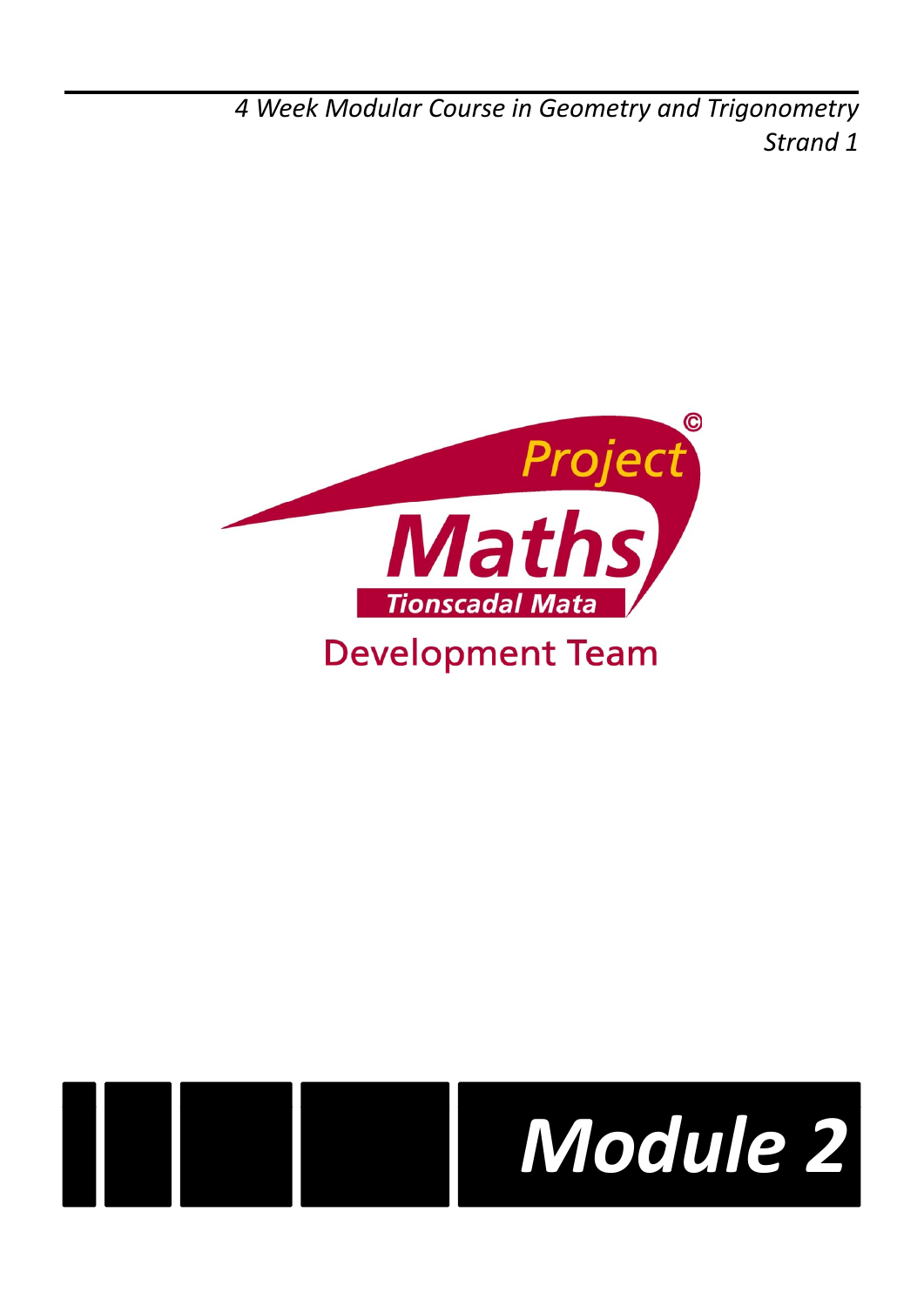# *Leaving Certificate Synthetic Geometry*

| <b>Terms in Logic and Deductive Reasoning</b><br><b>Ordinary Level:</b><br>Theorem, Proof, Axiom, Corollary, Converse, Implies.<br><b>Higher Level:</b><br>Is equivalent to, If and only if, Proof by contradiction. | <b>Constructions</b><br><b>Foundation Level:</b><br>18,19,20<br><b>Ordinary Level:</b><br>16,17,21<br><b>Higher Level:</b><br>22                                                                                                              |
|----------------------------------------------------------------------------------------------------------------------------------------------------------------------------------------------------------------------|-----------------------------------------------------------------------------------------------------------------------------------------------------------------------------------------------------------------------------------------------|
|                                                                                                                                                                                                                      | <b>Theorems</b><br>Application of theorems, converses and<br>corollaries to solve problems.<br><b>Ordinary Level:</b><br>Theorems: 7, 8, 11, 12, 13, 16, 17, 18, 20, 21<br>Corollary: 6<br><b>Higher Level:</b><br>Theorem Proofs: 11, 12, 13 |

|          | Theorem: A theorem is a statement which has been proved to be true.                                                                                                                                                                                                                                   |
|----------|-------------------------------------------------------------------------------------------------------------------------------------------------------------------------------------------------------------------------------------------------------------------------------------------------------|
| Proof:   | A proof is a sequence of statements (made up of axioms, assumptions and arguments) leading to the<br>establishment of the truth of one final statement.                                                                                                                                               |
| Axiom:   | An axiom is a statement which is assumed to be true and is used as a basis for developing a system.<br>Example: Axiom 1 - There is exactly one line through any two given points.                                                                                                                     |
|          | Corollary: A corollary follows after a theorem and is a proposition which must be true because of that theorem.<br>Example: Corollary 6 - This corollary follows Theorem 20 and states : "If two circles share a common<br>tangent line at one point, then the centres and that point are collinear". |
|          | Converse: The converse of a theorem is formed by taking the conclusion as the starting point and having the<br>starting point as the conclusion.<br>Example: The converse of Theorem 2 states " If two angles are equal, then the triangle is isosceles".<br>See activity on Theorem 7                |
| Implies: | Implies indicates a logical relationship between two statements, such that if the first is true then the<br>second must be true.                                                                                                                                                                      |

*© Project Maths Development Team – Draft*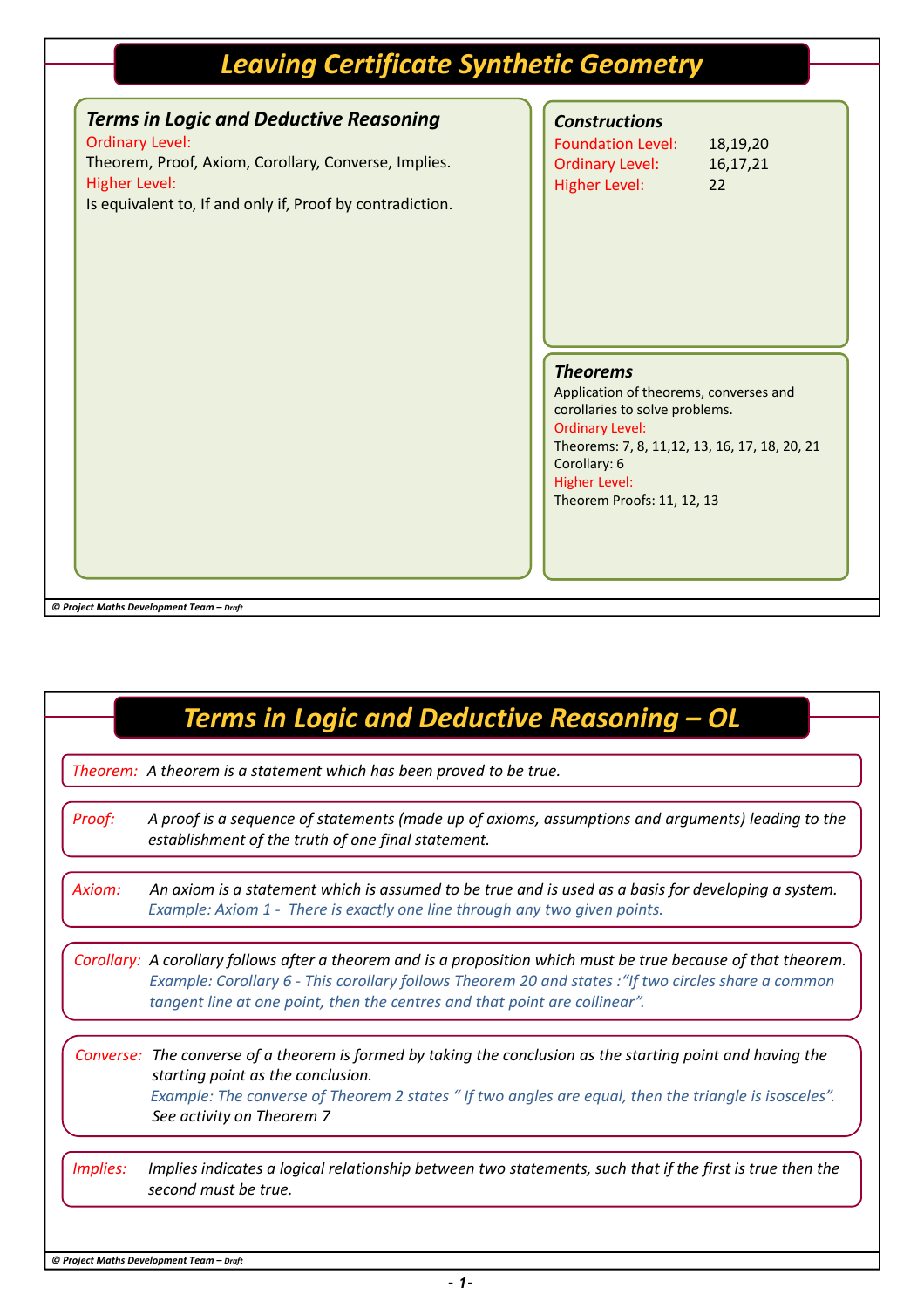| <b>Terms in Logic and Deductive Reasoning - HL</b> |                                                                                                                                                                                                                                      |  |  |
|----------------------------------------------------|--------------------------------------------------------------------------------------------------------------------------------------------------------------------------------------------------------------------------------------|--|--|
|                                                    |                                                                                                                                                                                                                                      |  |  |
| Is equivalent to:                                  | Two things are said to be equivalent if they have the same value but different forms.                                                                                                                                                |  |  |
| If and only if:                                    | Often shortened to "iff".                                                                                                                                                                                                            |  |  |
|                                                    | Proof by contradiction: A proof by contradiction is a proof in which one assumption is made. Then, by using<br>valid arguments a statement is arrived at which is clearly false, so the original<br>assumption must have been false. |  |  |
|                                                    |                                                                                                                                                                                                                                      |  |  |
|                                                    |                                                                                                                                                                                                                                      |  |  |
|                                                    |                                                                                                                                                                                                                                      |  |  |
|                                                    |                                                                                                                                                                                                                                      |  |  |
| © Project Maths Development Team – Draft           |                                                                                                                                                                                                                                      |  |  |

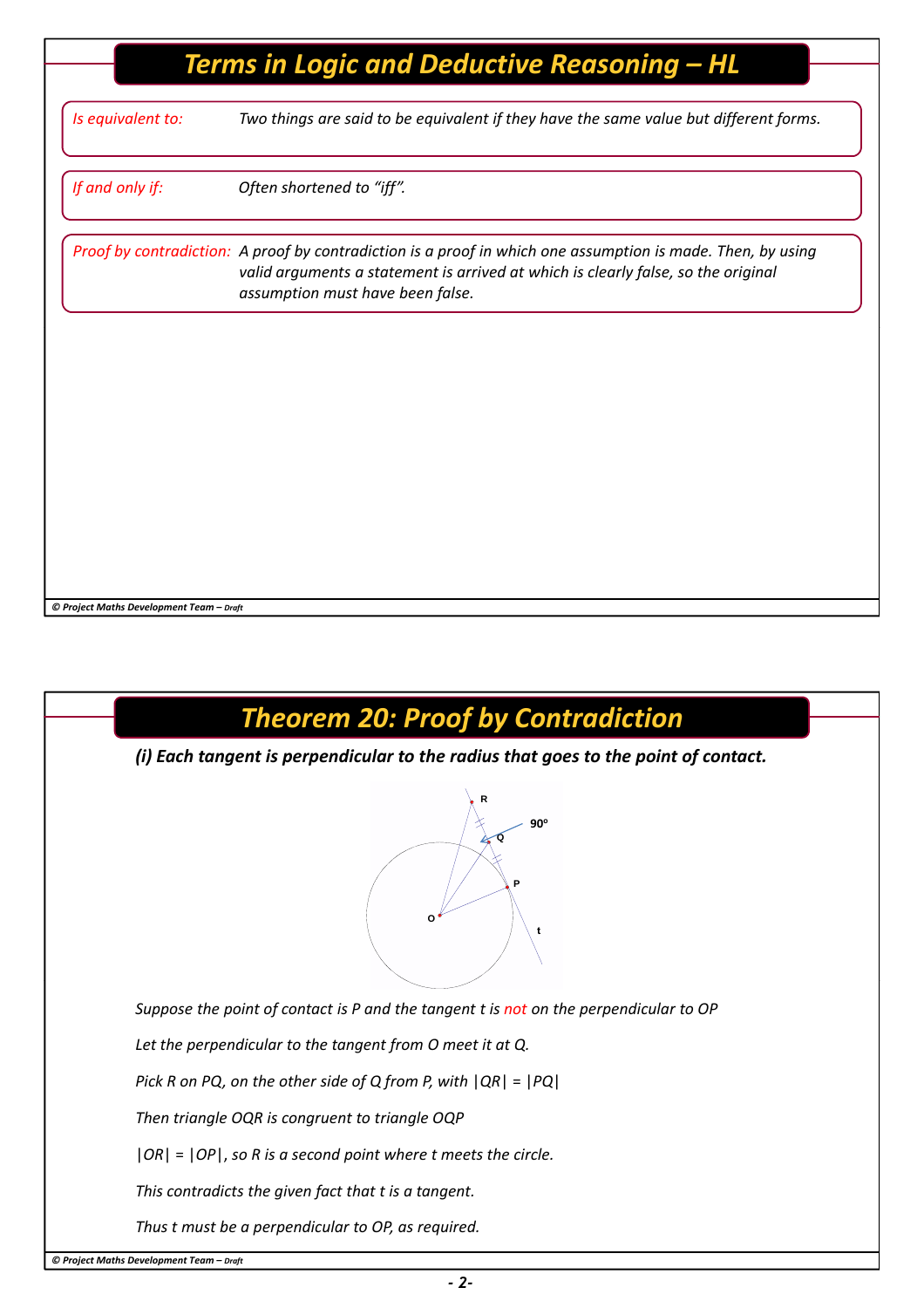## *Constructions – OL 2010*



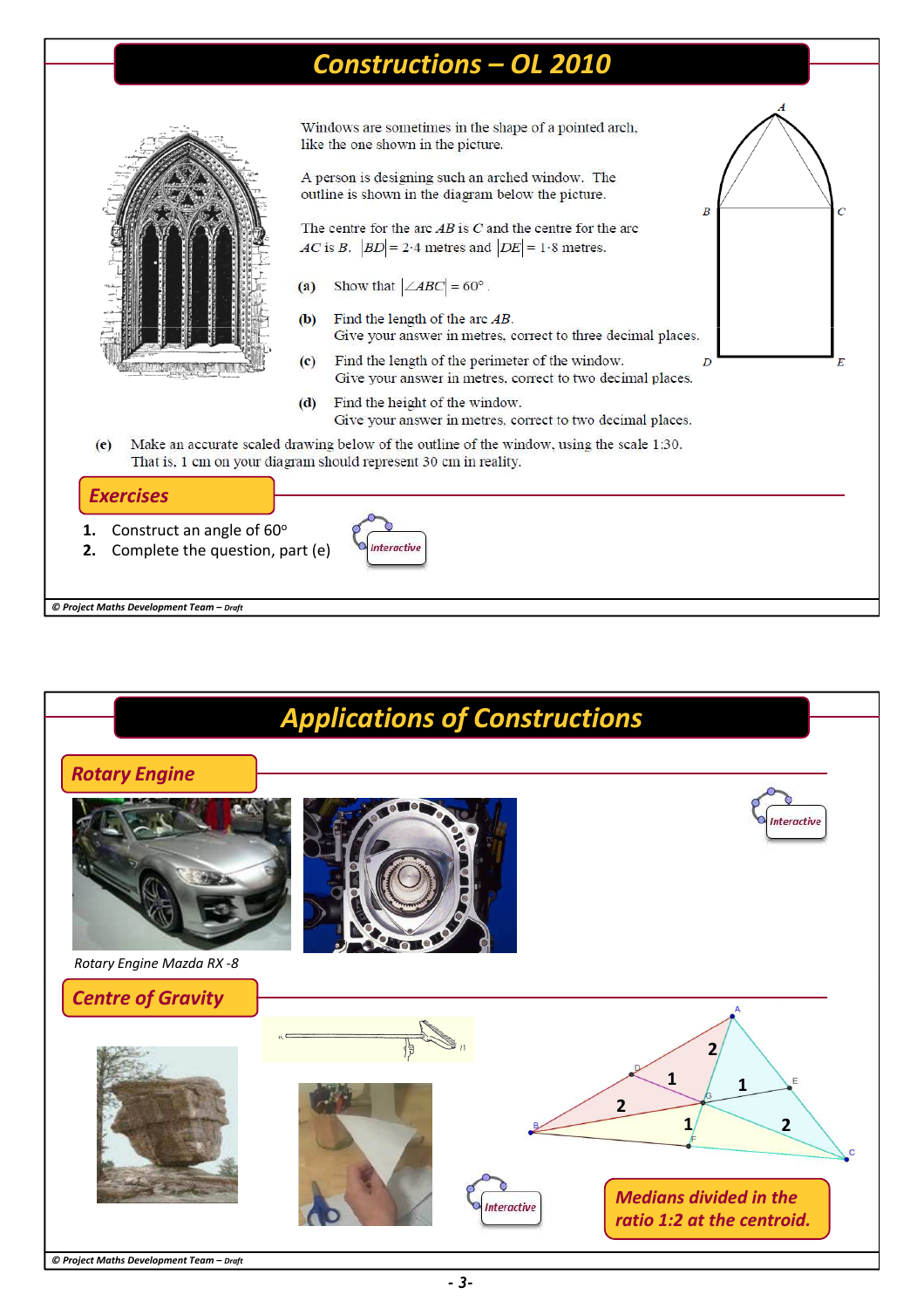

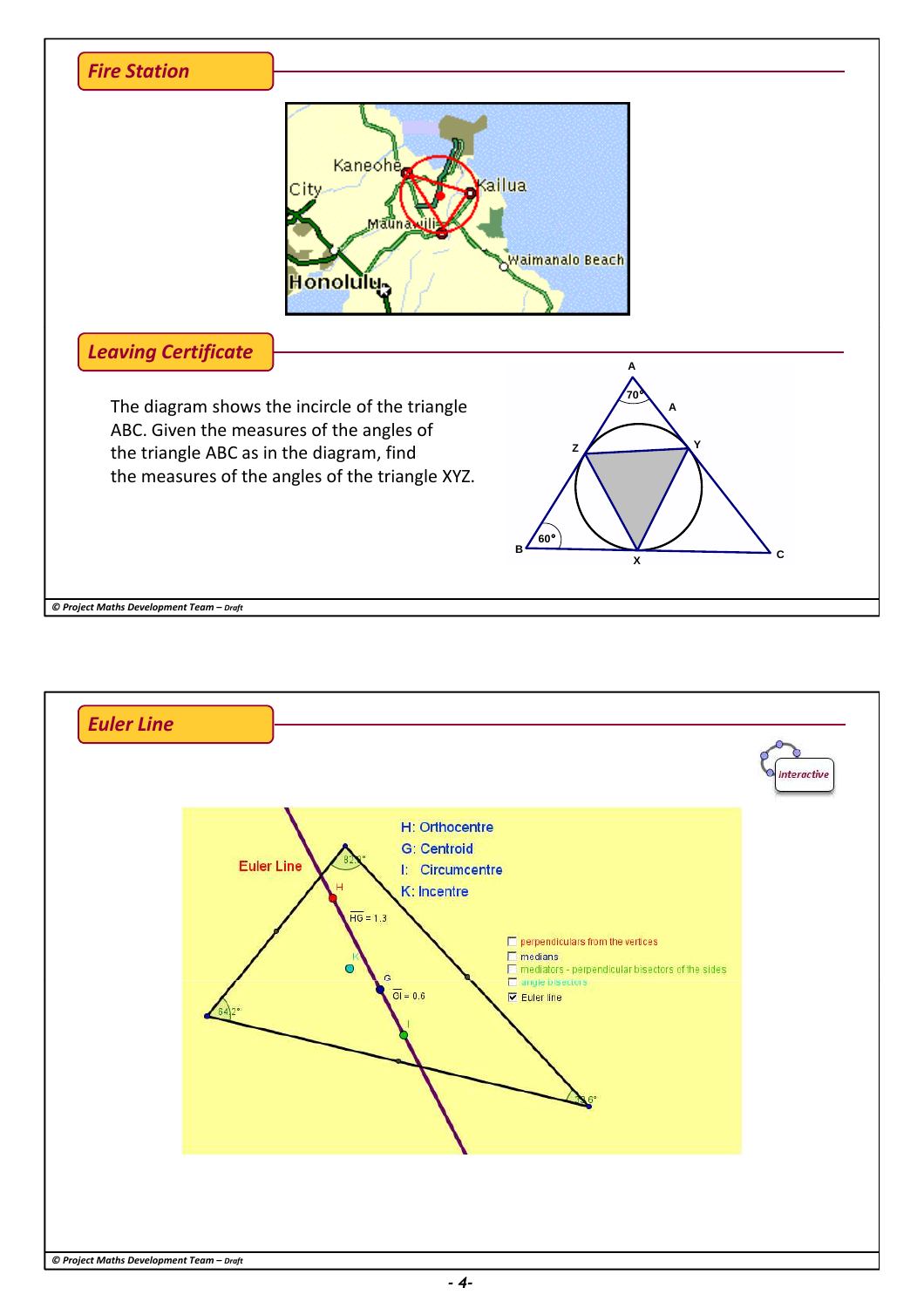#### *Satellites*



There are three satellites orbiting the Earth over the equator. They are equally spaced around a circular orbit. In the diagram above, you are looking down on the north pole of the Earth, with the equator running around the edge of the earth's disk. In order that any point on the equator is visible by at least one satellite, their positions form an equilateral triangle. If the satellites are in the lowest orbit possible, the Earth is the incircle of the triangle, and the orbit is the circumcircle. Assume the Earth has a circumference of 40000 km:

- **(i)** What is the radius of the Earth, to nearest kilometre?
- **(ii)** What is the size of the equilateral triangle linking the three spacecraft?
- **(iii)** What is the radius of the orbit?
- **(iv)** How high above the Earth's surface are the spacecraft flying?
- **(v)** From the above results, can you see a connection between the answers to **(i)** and **(iv)**? What does this mean in mathematical terms?

*© Project Maths Development Team – Draft*

|                    | <b>Choice</b>                                                                                                                                                                                                                                          |
|--------------------|--------------------------------------------------------------------------------------------------------------------------------------------------------------------------------------------------------------------------------------------------------|
| $\bullet$<br>Cert. | In the examination, candidates will have the option of answering a question on<br>the synthetic geometry set out here, or answering a problem $-$ solving question<br>based on the geometrical results from the corresponding syllabus level at Junior |
| $\bullet$          | This option will apply for a three year period only for candidates sitting the<br>Leaving Certificate examination in 2012, 2013 and 2014.                                                                                                              |
|                    |                                                                                                                                                                                                                                                        |
|                    |                                                                                                                                                                                                                                                        |
|                    |                                                                                                                                                                                                                                                        |
|                    |                                                                                                                                                                                                                                                        |
|                    |                                                                                                                                                                                                                                                        |
|                    |                                                                                                                                                                                                                                                        |

#### *© Project Maths Development Team – Draft*